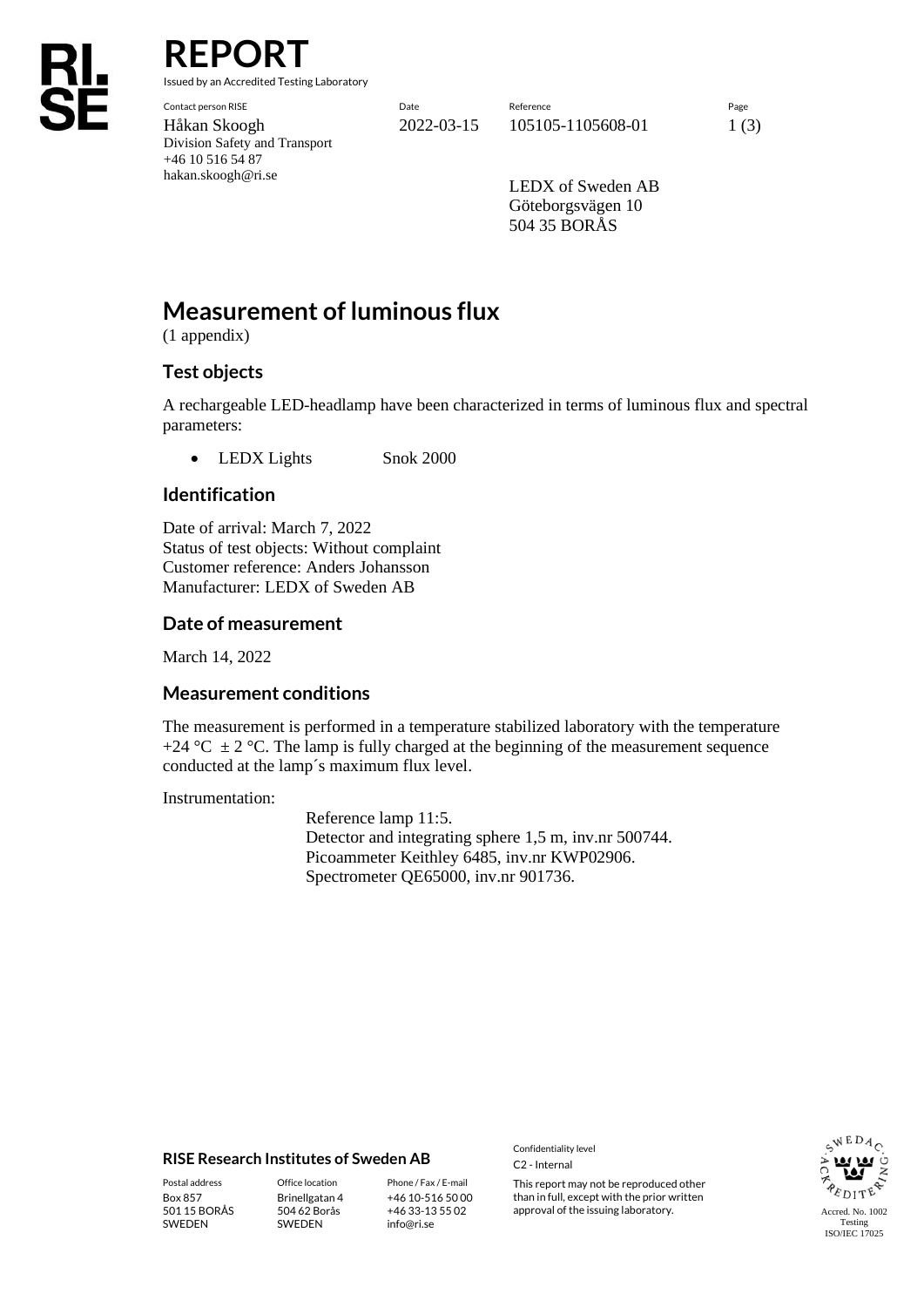## **Measurement method**

Measurements are performed according to applicable parts of Method SP 5116. The lamp is mounted in the centre of an  $\varnothing$ 1,5 m integrating sphere and the lamps optical axis is turned along the horizontal and vertical planes to obtain a mean flux value of 20 evenly spatially distributed flux measurements. The luminous flux is measured with a  $V(\lambda)$ -compensated silicon detector and the absorption of light in the lamps capsulation is corrected by the use of an auxiliary lamp.

### **Measurement results**

The relative luminous flux is recorded from the start-up time and an absolute measurement is performed when the temperature and flux level are stabilized, thus obtaining a start-up value of luminous flux. Spectral parameters are registered at the stabilized level.

| <b>Object</b>    | <b>Maximal</b><br>luminous flux<br>Im) | Colour<br><b>Temp</b><br>K) | <b>CRI</b><br>(Ra | <b>Chromaticity</b> |        |
|------------------|----------------------------------------|-----------------------------|-------------------|---------------------|--------|
|                  |                                        |                             |                   | x                   |        |
| <b>Snok 2000</b> | 2078                                   | 6046                        | 69                | 0,3209              | 0.3351 |



### **Measurement uncertainty**

Luminous flux:  $\pm 5$  % CCT:  $\pm 30$  K CRI:  $\pm 0.4$  units Chromaticity:  $\pm 0,0020$ 

The reported expanded uncertainty of measurement is stated as the standard uncertainty of measurement multiplied by the coverage factor  $k = 2$ , which for a normal distribution corresponds to a coverage probability of approximately 95 %. The standard uncertainty of measurement has been determined in accordance with EAL Publication EA-04/2.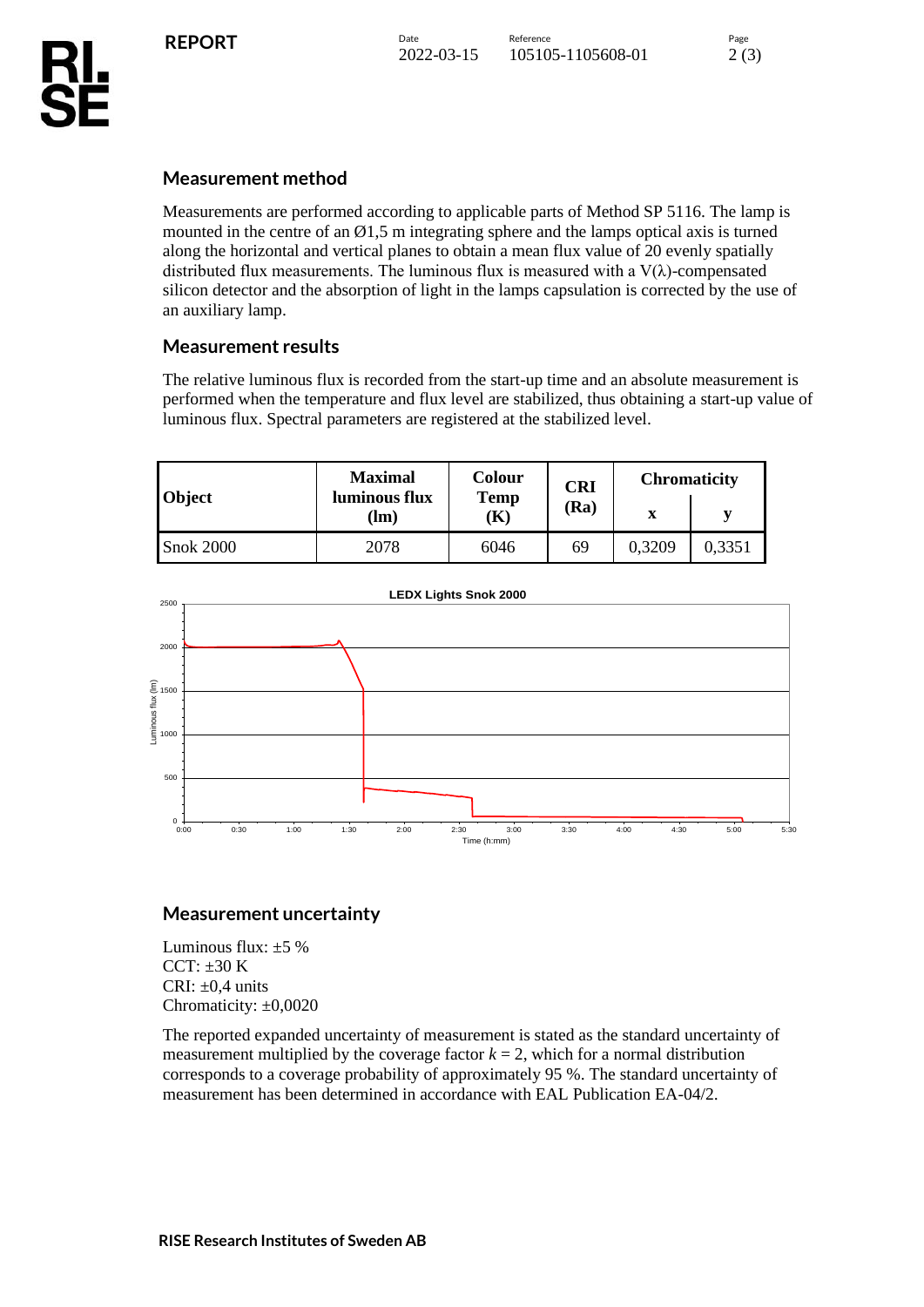### **Traceability**

The quantity luminous flux is realized through a group of luminous flux reference lamps that are traceable to MIKES/VTT, Finland. The used instruments are regularly calibrated with traceability to relevant national or international units or standards.

### **Remark**

The result in this report is valid only for the tested object.

## **RISE Research Institutes of Sweden AB Measurement Science and Technology - Time and Optics**

Performed by

Signed by: Håkan Skoogh<br>
Reason: I am the author of this document<br>
Date & Time: 2022-03-16 07:55:56 +01:00

Håkan Skoogh

### **Appendix**

Photo of tested object